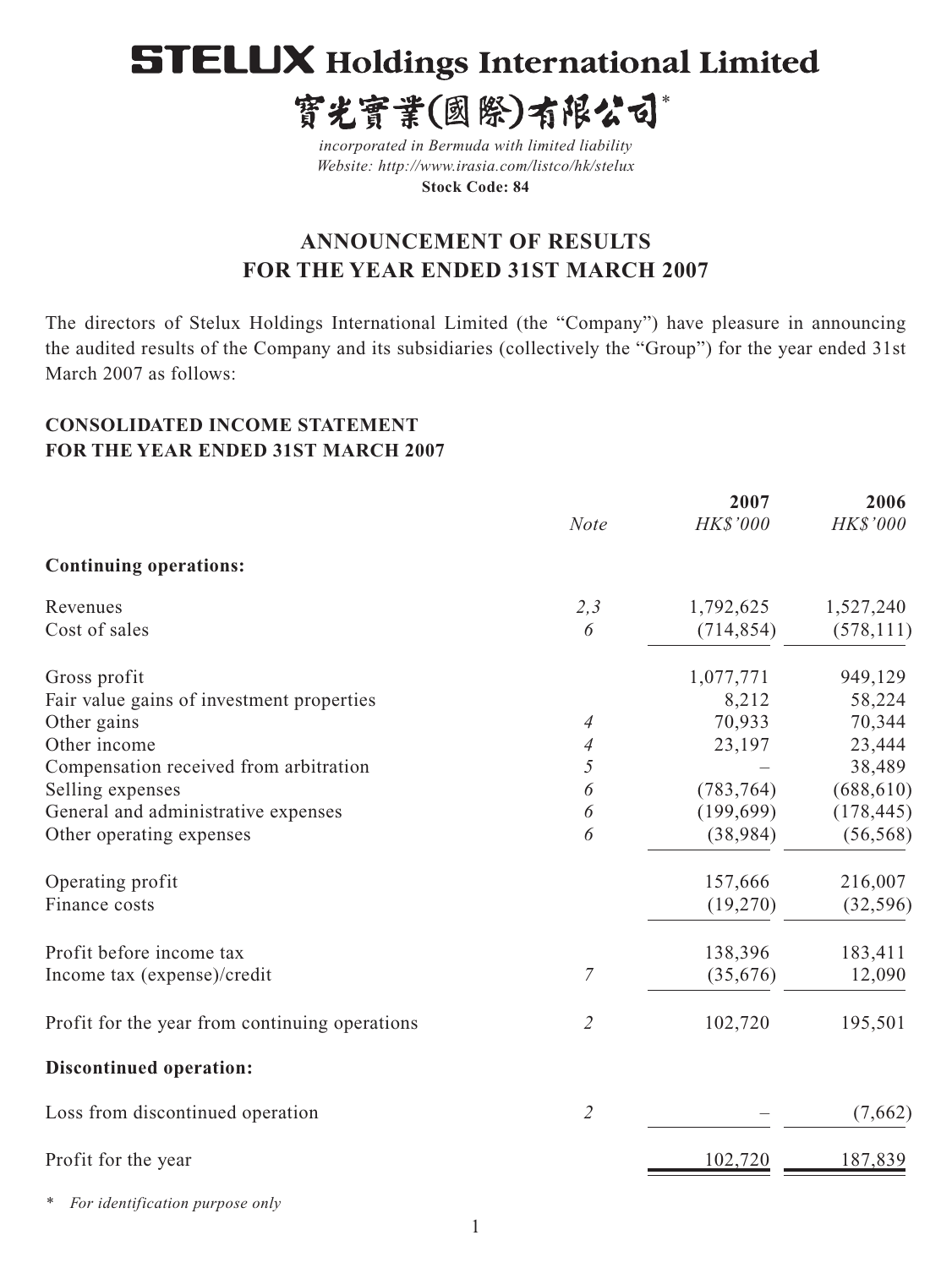# **CONSOLIDATED INCOME STATEMENT (continued)**

|                                                                        | <b>Note</b> | 2007<br>HK\$'000 | 2006<br>HK\$'000 |
|------------------------------------------------------------------------|-------------|------------------|------------------|
| Attributable to:                                                       |             |                  |                  |
| Equity holders of the Company<br>- Continuing operations               |             | 101,842          | 195,101          |
| - Discontinued operation<br>Minority interests – continuing operations |             | 878              | (7,662)<br>400   |
|                                                                        |             |                  |                  |
|                                                                        |             | 102,720          | 187,839          |
| Dividends                                                              | 8           | 38,054           | <u>511,821</u>   |
|                                                                        |             | HK cents         | HK cents         |
| Earnings per share from continuing operations                          | 9           |                  |                  |
| - Basic and diluted                                                    |             | 10.71            | 20.51            |
| Loss per share from discontinued operation                             | 9           |                  |                  |
| - Basic and diluted                                                    |             |                  | (0.80)           |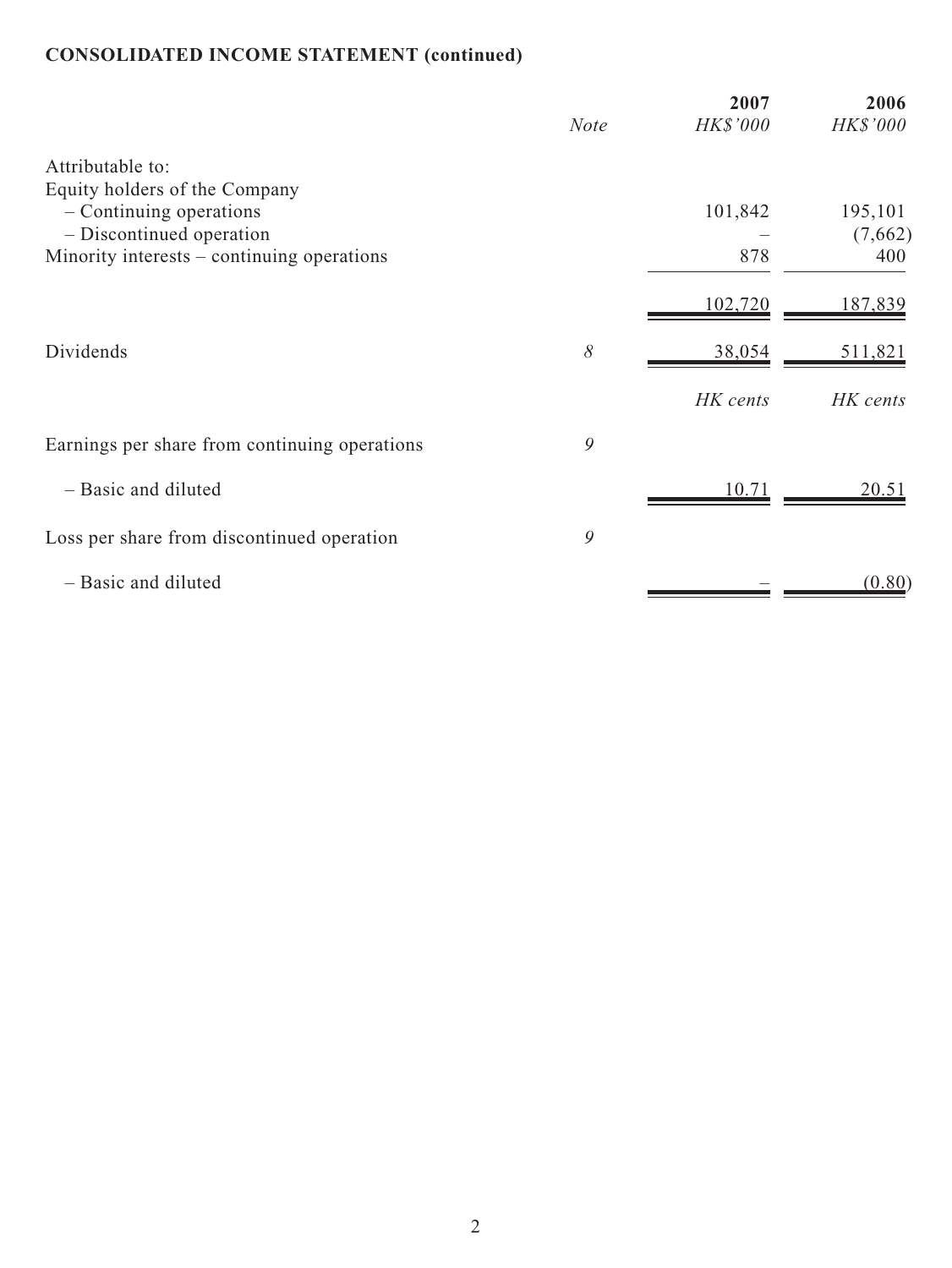# **CONSOLIDATED BALANCE SHEET AS AT 31ST MARCH 2007**

|                                                       | <b>Note</b> | 2007<br>HK\$'000 | 2006<br>HK\$'000 |
|-------------------------------------------------------|-------------|------------------|------------------|
|                                                       |             |                  |                  |
| <b>ASSETS</b>                                         |             |                  |                  |
| Non-current assets                                    |             |                  |                  |
| Property, plant and equipment                         |             | 192,209          | 130,380          |
| Investment properties                                 |             | 1,300            | 34,340           |
| Prepayment of lease premium                           |             | 152,974          | 146,877          |
| Intangible assets                                     |             | 23,027           | 22,036           |
| Deferred tax assets                                   |             | 21,092           | 21,840           |
| Available-for-sale financial assets                   |             | 13,252           | 10,920           |
|                                                       |             | 403,854          | 366,393          |
| Current assets                                        |             |                  |                  |
| <b>Stocks</b>                                         |             | 518,284          | 456,827          |
| Debtors and prepayments                               | 10          | 376,607          | 303,926          |
| Financial assets at fair value through profit or loss |             |                  | 90,851           |
| Bank balances and cash                                |             | 105,103          | 142,858          |
|                                                       |             | 999,994          | 994,462          |
| Non-current assets held for sale                      |             | 32,473           |                  |
|                                                       |             | 1,032,467        | 994,462          |
| Total assets                                          |             | 1,436,321        | 1,360,855        |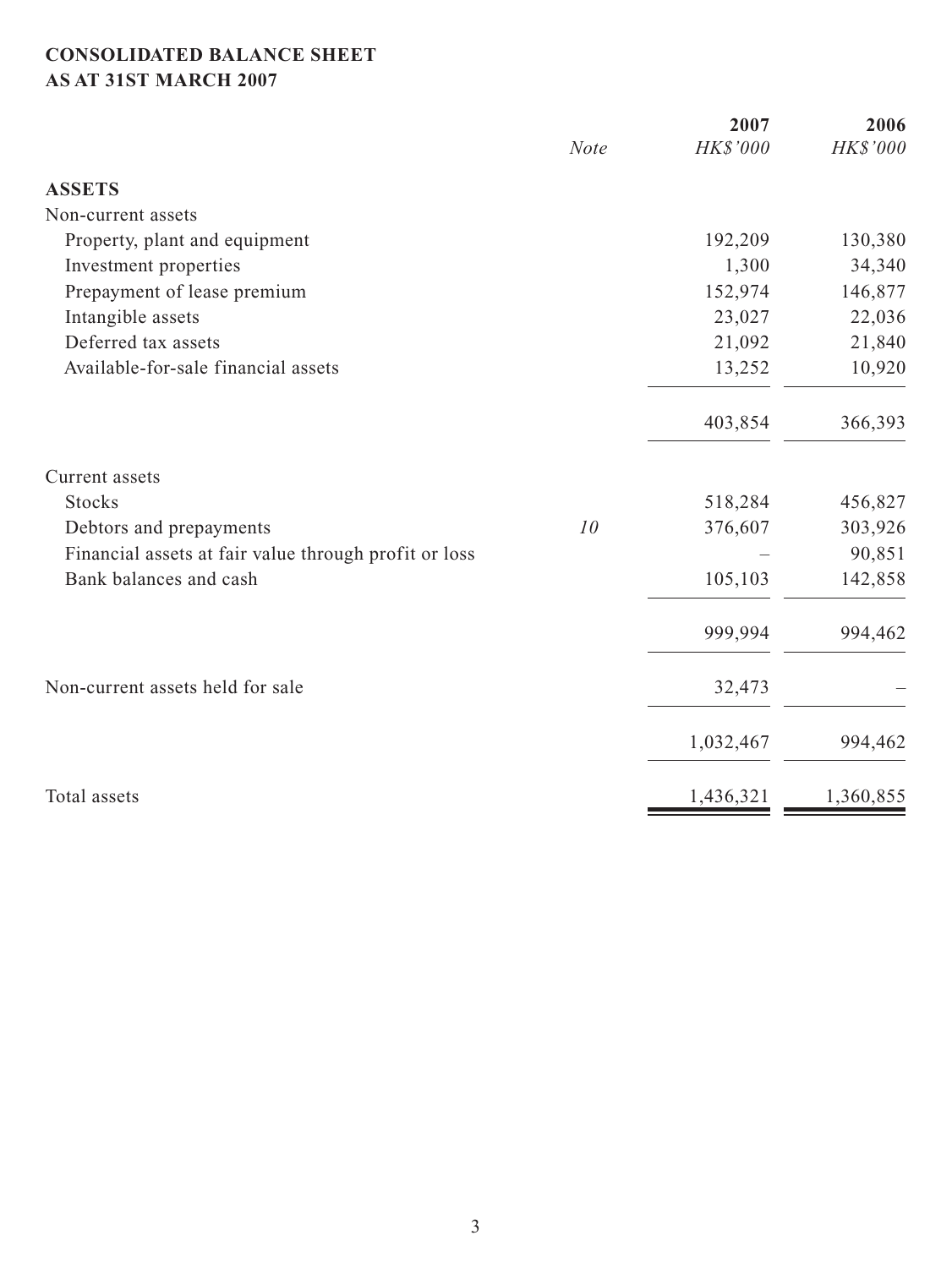# **CONSOLIDATED BALANCE SHEET (continued)**

|                                                                        | <b>Note</b> | 2007<br>HK\$'000 | 2006<br>HK\$'000 |
|------------------------------------------------------------------------|-------------|------------------|------------------|
|                                                                        |             |                  |                  |
| <b>EQUITY</b>                                                          |             |                  |                  |
| Capital and reserves attributable to the equity holders of the Company |             |                  |                  |
| Share capital                                                          |             | 95,134           | 95,134           |
| Reserves                                                               |             | 614,958          | 525,873          |
| Proposed final dividend                                                | $\delta$    | 27,589           | 26,638           |
| Shareholders' funds                                                    |             | 737,681          | 647,645          |
| Minority interests                                                     |             | 4,587            | 6,777            |
| Total equity                                                           |             | 742,268          | 654,422          |
| <b>LIABILITIES</b>                                                     |             |                  |                  |
| Non-current liabilities                                                |             |                  |                  |
| Deferred tax liabilities                                               |             | 2,825            | 3,486            |
| <b>Borrowings</b>                                                      |             | 71,223           | 35,976           |
|                                                                        |             | 74,048           | 39,462           |
| <b>Current liabilities</b>                                             |             |                  |                  |
| Creditors and accruals                                                 | 11          | 321,195          | 311,120          |
| Income tax payable                                                     |             | 33,382           | 26,687           |
| <b>Borrowings</b>                                                      |             | 265,428          | 329,164          |
|                                                                        |             | 620,005          | 666,971          |
| Total liabilities                                                      |             | 694,053          | 706,433          |
| Total equity and liabilities                                           |             | 1,436,321        | 1,360,855        |
| Net current assets                                                     |             | 412,462          | 327,491          |
| Total assets less current liabilities                                  |             | 816,316          | 693,884          |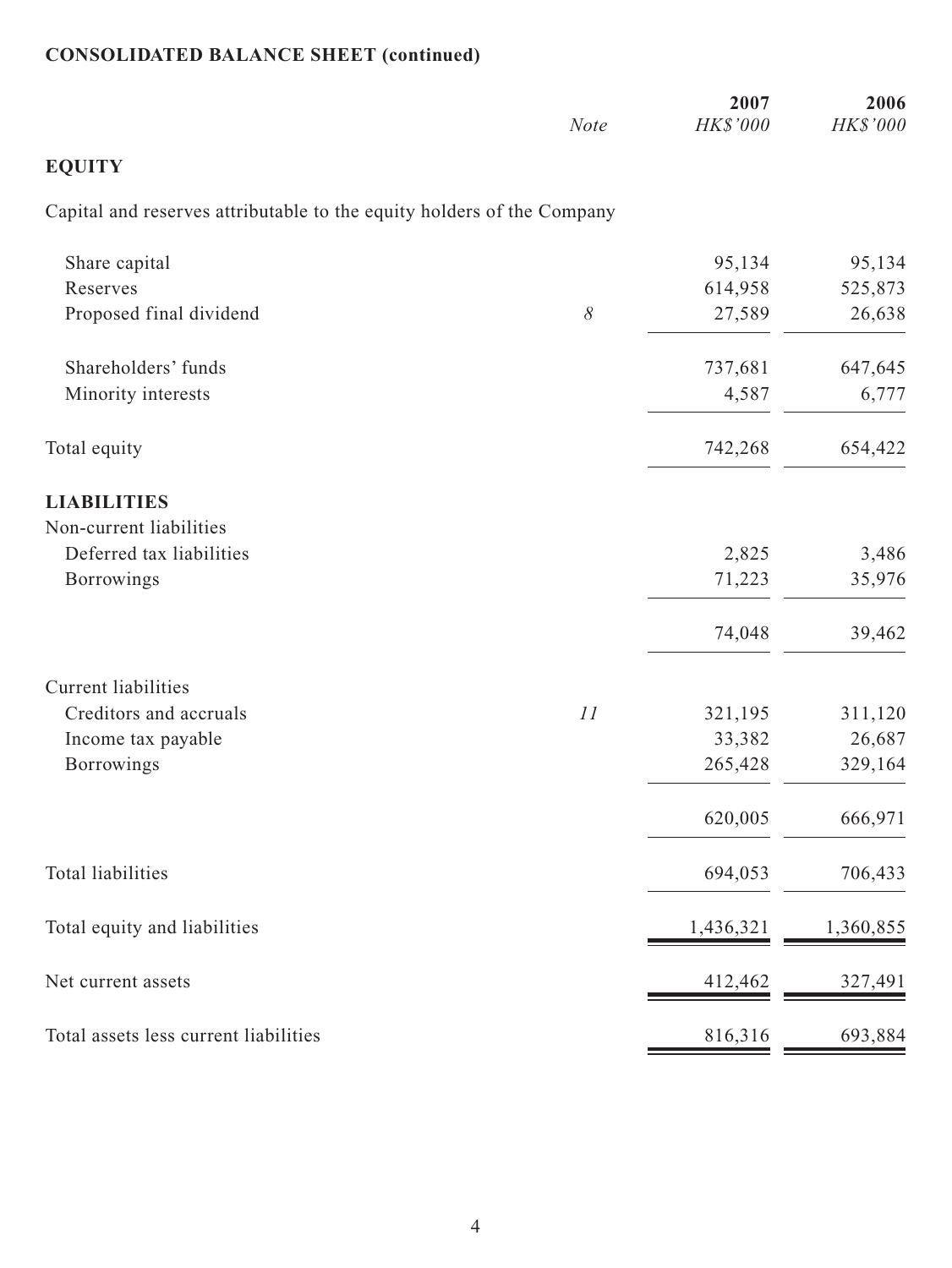#### **1. Basis of preparation**

The consolidated financial statements of the Group have been prepared in accordance with Hong Kong Financial Reporting Standards ("HKFRS", which also include Hong Kong Accounting Standards ("HKAS") and Interpretations ("HK-Int")). The consolidated financial statements have been prepared under the historical cost convention, as modified by the revaluation of available-for-sale financial assets, financial assets at fair value through profit or loss and investment properties, which are carried at fair value.

The preparation of financial statements in conformity with HKFRS requires the use of certain critical accounting estimates. It also requires management to exercise its judgement in the process of applying the Company's accounting policies.

#### *Adoption of amendments to standards and interpretations*

In 2007, the Group adopted the amendments to standards and interpretations of HKFRS issued by the Hong Kong Institute of Certified Public Accountants, which are relevant to its operations.

- Amendment to HKAS 19, Employee Benefits, is mandatory for the Company's accounting periods on or after 1st January 2006. It introduces the option of an alternative recognition approach for actuarial gains and losses. It also adds new disclosure requirements. As the Company does not intend to change the accounting policy adopted for recognition of actuarial gains and losses, adoption of this amendment only impacts the format and extent of disclosures presented in the financial statements.
- Amendments to HKAS 39 and HKFRS 4, Financial Guarantee Contracts, is mandatory for the Company's accounting periods on or after 1st January 2006. These amendments require issued financial guarantees, other than those previously asserted by the entity to be insurance contracts, to be initially recognised at their fair values, and subsequently measured at the higher of the unamortised balance of the related fees received and deferred, and the expenditure required to settle the commitment at the balance sheet date. The Company issued corporate guarantees to certain bank loans drawn down by its fellow subsidiaries. The adoption of this Standard has no significant financial impacts to the financial statements of the Company for the year ended 31st March 2007.
- Amendment to HKAS 21, Net Investment in a Foreign Operation, requires that in the financial statements including a foreign operation, the exchange differences on monetary items that formed part of the net investment in the foreign operation should be reclassified as equity, whether or not the monetary item is denominated in the functional currency of either the reporting entity or the foreign operation. The adoption of this amendment has no significant impacts to the financial statements of the Company for the year ended 31st March 2007.
- HK(IFRIC)-Int 4, Determining whether an Arrangement contains a Lease, is mandatory for the Company's accounting periods on or after 1st January 2006. This interpretation requires the determination of whether an arrangement is or contains a lease to be based on the substance of the arrangement. It requires an assessment of whether: (a) fulfilment of the arrangement is dependent on the use of a specific asset or assets (the asset); and (b) the arrangement conveys a right to use the asset. The adoption of this Standard has no significant financial impacts to the financial statements of the Company for the year ended 31st March 2007.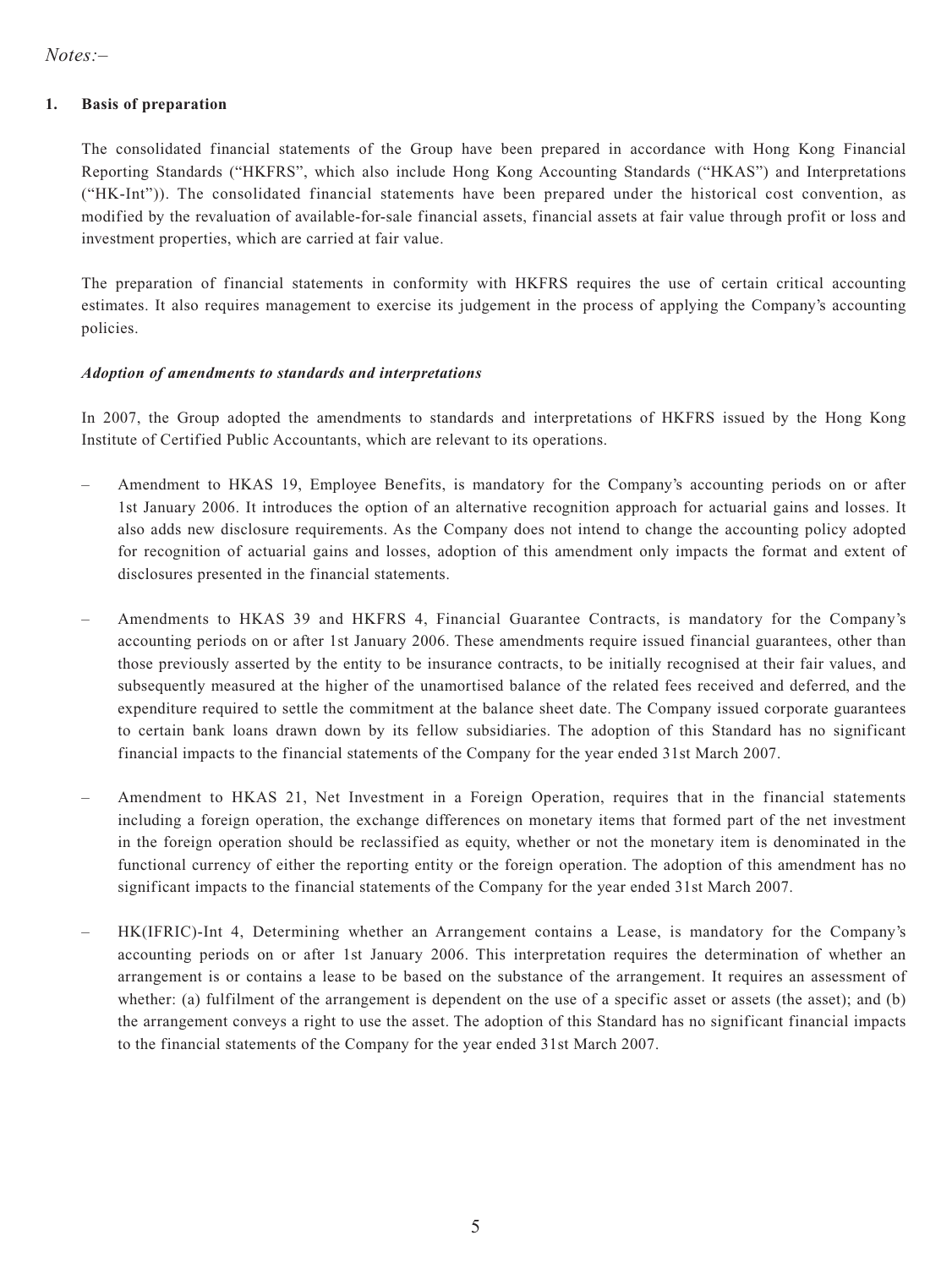# **2. Segment information**

*Primary reporting format – business segments*

|                                                    | For the year ended 31st March 2007 |                              |                  |                                  |                              |                          |
|----------------------------------------------------|------------------------------------|------------------------------|------------------|----------------------------------|------------------------------|--------------------------|
|                                                    |                                    | <b>Continuing operations</b> |                  | <b>Discontinued</b><br>operation |                              |                          |
|                                                    | <b>Retail and trading</b>          |                              | Property         |                                  | <b>Retail and</b><br>trading | Group                    |
|                                                    | Watch<br>HK\$'000                  | Optical<br>HK\$'000          | HK\$'000         | Sub-total<br>HK\$'000            | Hipo.fant<br>HK\$'000        | <b>Total</b><br>HK\$'000 |
| Revenues                                           |                                    |                              |                  |                                  |                              |                          |
| Gross segment<br>Inter-segment                     | 1,177,418                          | 613,846                      | 8,159<br>(6,798) | 1,799,423<br>(6,798)             |                              | 1,799,423<br>(6,798)     |
|                                                    |                                    |                              |                  |                                  |                              |                          |
|                                                    | 1,177,418                          | 613,846                      | 1,361            | 1,792,625                        |                              | 1,792,625                |
| Segment results                                    | 92,987                             | 54,250                       | 6,397            | 153,634                          | $\overline{\phantom{0}}$     | 153,634                  |
| Unallocated income                                 |                                    |                              |                  | 40,792                           |                              | 40,792                   |
| Net corporate expenses                             |                                    |                              |                  | (36,760)                         |                              | (36,760)                 |
| Operating profit                                   |                                    |                              |                  | 157,666                          |                              | 157,666                  |
| Finance costs                                      |                                    |                              |                  | (19,270)                         |                              | (19,270)                 |
| Profit before tax                                  |                                    |                              |                  | 138,396                          |                              | 138,396                  |
| Income tax expense                                 |                                    |                              |                  | (35,676)                         |                              | (35,676)                 |
| Profit for the year                                |                                    |                              |                  | 102,720                          | $\overline{\phantom{0}}$     | 102,720                  |
| Capital expenditure                                | (81, 565)                          | (28, 232)                    | (13)             |                                  |                              |                          |
| Depreciation                                       | (31, 883)                          | (22,040)                     | (321)            |                                  |                              |                          |
| Impairment of property, plant                      |                                    |                              |                  |                                  |                              |                          |
| and equipment                                      | (429)                              | (578)                        |                  |                                  |                              |                          |
| Amortisation of prepayment of                      |                                    |                              |                  |                                  |                              |                          |
| lease premium                                      | (3,390)                            | (2,853)                      | (3,083)          |                                  |                              |                          |
| Fair value gains of investment properties          |                                    |                              | 8,212            |                                  |                              |                          |
| Gain/(loss) on disposal of property,               |                                    |                              |                  |                                  |                              |                          |
| plant and equipment                                | 228                                | (208)                        |                  |                                  |                              |                          |
| Gain on disposal of investment                     |                                    |                              |                  |                                  |                              |                          |
| properties                                         | $\overbrace{\phantom{123221111}}$  |                              | 1,569            |                                  |                              |                          |
| Provision for stocks                               | (18,993)                           | (2, 530)                     |                  |                                  |                              |                          |
| Impairment of debtors and bad debts<br>written off |                                    |                              |                  |                                  |                              |                          |
|                                                    | (1,636)                            | (1)                          |                  |                                  |                              |                          |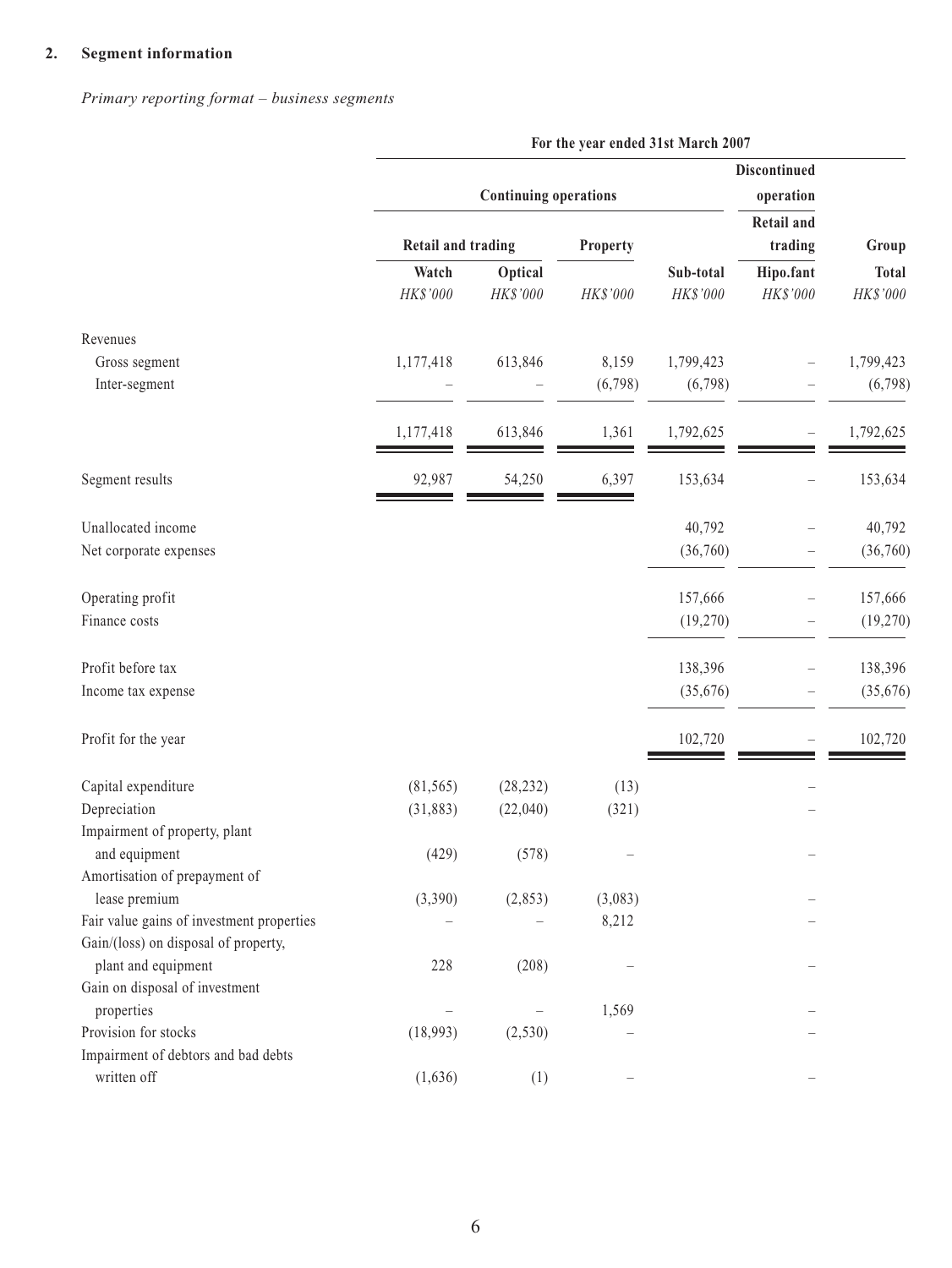*Primary reporting format – business segments (continued)*

|                         | As at 31st March 2007 |                              |          |           |                                |              |
|-------------------------|-----------------------|------------------------------|----------|-----------|--------------------------------|--------------|
|                         |                       |                              |          |           | <b>Discontinued</b>            |              |
|                         |                       | <b>Continuing operations</b> |          |           | operation                      |              |
|                         |                       |                              |          |           | <b>Retail and</b>              |              |
|                         | Retail and trading    |                              | Property |           | trading                        | Group        |
|                         | Watch                 | Optical                      |          | Sub-total | Hipo.fant                      | <b>Total</b> |
|                         | HK\$'000              | HK\$'000                     | HK\$'000 | HK\$'000  | HK\$'000                       | HK\$'000     |
| Segment assets          | 857,869               | 246,216                      | 190,645  | 1,294,730 | $\qquad \qquad \longleftarrow$ | 1,294,730    |
| Unallocated assets      |                       |                              |          | 141,591   |                                | 141,591      |
| Total assets            |                       |                              |          | 1,436,321 |                                | 1,436,321    |
| Segment liabilities     | 198,196               | 103,194                      | 2,484    | 303,874   | -                              | 303,874      |
| Unallocated liabilities |                       |                              |          | 390,179   |                                | 390,179      |
| Total liabilities       |                       |                              |          | 694,053   |                                | 694,053      |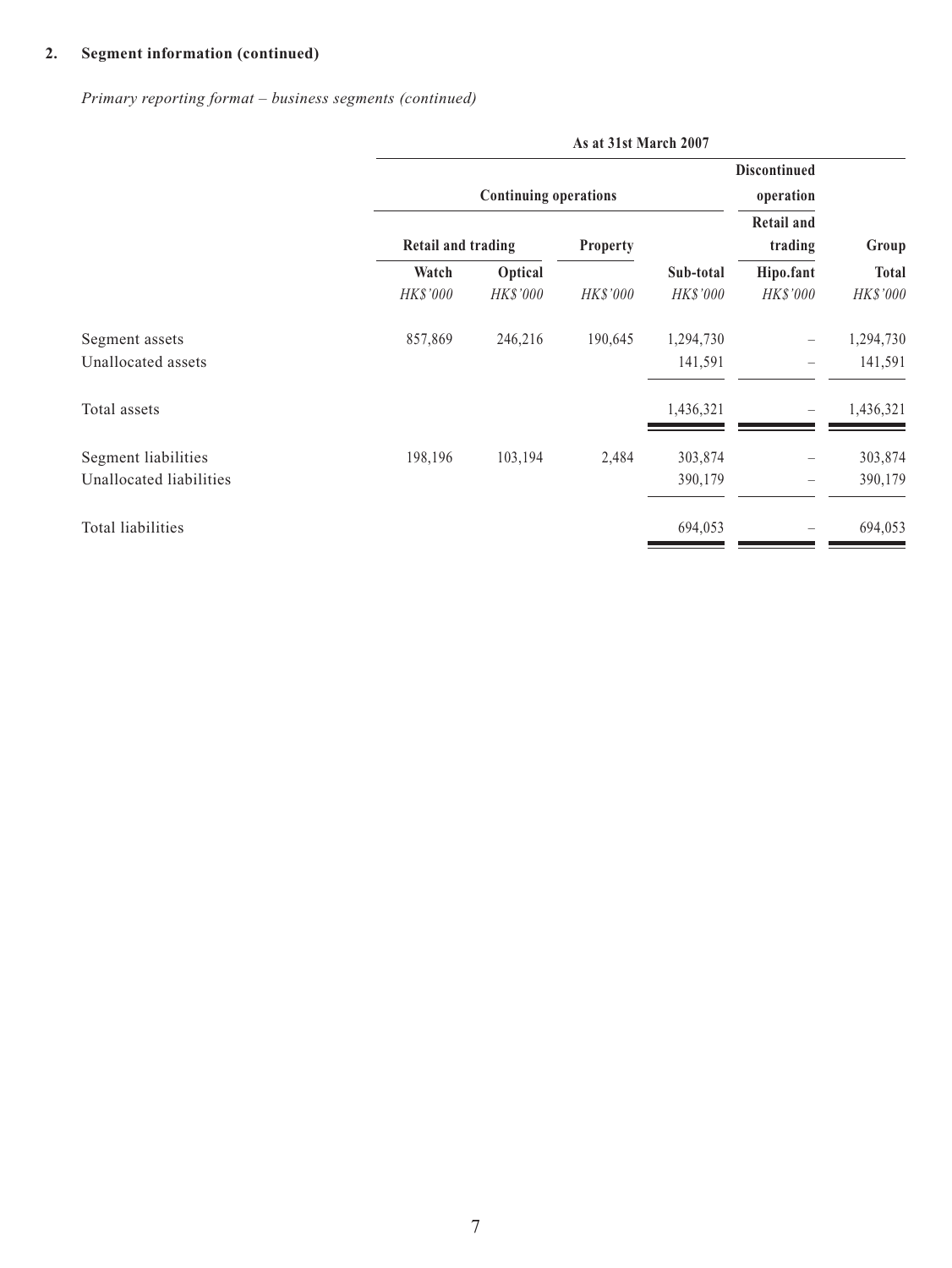*Primary reporting format – business segments (continued)*

|                                              | For the year ended 31st March 2006 |                              |           |                       |                       |                          |
|----------------------------------------------|------------------------------------|------------------------------|-----------|-----------------------|-----------------------|--------------------------|
|                                              |                                    |                              |           |                       | <b>Discontinued</b>   |                          |
|                                              |                                    | <b>Continuing operations</b> |           |                       | operation             |                          |
|                                              |                                    |                              |           |                       | <b>Retail and</b>     |                          |
|                                              | <b>Retail and trading</b>          |                              | Property  |                       | trading               | Group                    |
|                                              | Watch<br>HK\$'000                  | Optical<br>HK\$'000          | HK\$'000  | Sub-total<br>HK\$'000 | Hipo.fant<br>HK\$'000 | <b>Total</b><br>HK\$'000 |
| Revenues                                     |                                    |                              |           |                       |                       |                          |
| Gross segment                                | 1,024,947                          | 474,356                      | 38,876    | 1,538,179             | 90,748                | 1,628,927                |
| Inter-segment                                |                                    |                              | (10, 939) | (10, 939)             |                       | (10, 939)                |
|                                              | 1,024,947                          | 474,356                      | 27,937    | 1,527,240             | 90,748                | 1,617,988                |
| Segment results                              | 37,906                             | 37,480                       | 118,378   | 193,764               | (7,229)               | 186,535                  |
| Unallocated income                           |                                    |                              |           | 66,803                |                       | 66,803                   |
| Net corporate expenses                       |                                    |                              |           | (44, 560)             |                       | (44, 560)                |
| Operating profit/(loss)                      |                                    |                              |           | 216,007               | (7,229)               | 208,778                  |
| Finance costs                                |                                    |                              |           | (32, 596)             | (353)                 | (32, 949)                |
| Profit/(loss) before tax                     |                                    |                              |           | 183,411               | (7, 582)              | 175,829                  |
| Income tax credit/(expense)                  |                                    |                              |           | 12,090                | (80)                  | 12,010                   |
| Profit/(loss) for the year                   |                                    |                              |           | 195,501               | (7,662)               | 187,839                  |
| Capital expenditure                          | (32, 727)                          | (39, 772)                    |           |                       | (615)                 |                          |
| Depreciation                                 | (30, 136)                          | (16, 817)                    | (2,058)   |                       | (1, 373)              |                          |
| Amortisation of prepayment of                |                                    |                              |           |                       |                       |                          |
| lease premium                                | (3,056)                            | (2,376)                      | (3,306)   |                       |                       |                          |
| Fair value gains of investment properties    |                                    |                              | 58,224    |                       |                       |                          |
| (Loss)/gain on disposal of property, plant   |                                    |                              |           |                       |                       |                          |
| and equipment                                | (633)                              | (152)                        | (8)       |                       | 34                    |                          |
| (Provision for stocks)/reversal of provision |                                    |                              |           |                       |                       |                          |
| for stocks                                   | (2,778)                            | (2,876)                      |           |                       | 6,571                 |                          |
| Impairment of debtors and bad debts          |                                    |                              |           |                       |                       |                          |
| written off                                  | (6,060)                            | (16)                         |           |                       |                       |                          |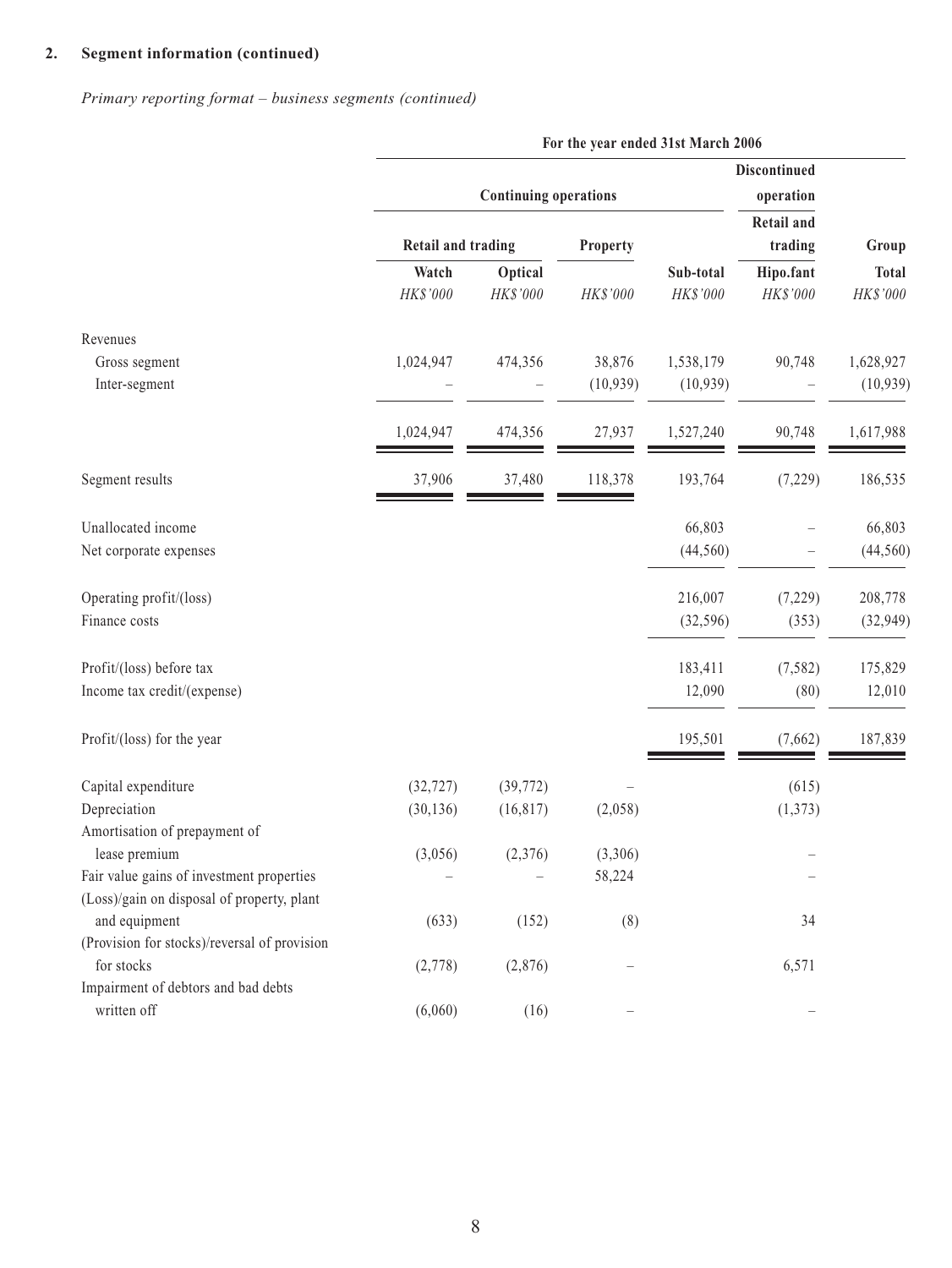*Primary reporting format – business segments (continued)*

|                                                | As at 31st March 2006 |                              |                 |                      |                                  |                      |
|------------------------------------------------|-----------------------|------------------------------|-----------------|----------------------|----------------------------------|----------------------|
|                                                |                       | <b>Continuing operations</b> |                 |                      | <b>Discontinued</b><br>operation |                      |
|                                                | Retail and trading    |                              | <b>Property</b> |                      | <b>Retail and</b><br>trading     | Group                |
|                                                | Watch                 | Optical                      |                 | Sub-total            | Hipo.fant<br>(Note)              | <b>Total</b>         |
|                                                | HK\$'000              | HK\$'000                     | HK\$'000        | HK\$'000             | HK\$'000                         | HK\$'000             |
| Segment assets<br>Unallocated assets           | 707,993               | 199,596                      | 182,075         | 1,089,664<br>269,101 | 2,090                            | 1,091,754<br>269,101 |
| Total assets                                   |                       |                              |                 | 1,358,765            | 2,090                            | 1,360,855            |
| Segment liabilities<br>Unallocated liabilities | 190,651               | 83,639                       | 1,372           | 275,662<br>424,626   | 6,145                            | 281,807<br>424,626   |
| Total liabilities                              |                       |                              |                 | 700,288              | 6,145                            | 706,433              |

Note: The assets and liabilities of discontinued operation represent rental deposit receivable from landlord, trading balance payable to suppliers and accrued salary and redundancy cost.

*Secondary reporting format – geographical segments*

Continuing operations:

|                              | As at and for the year ended 31st March 2007 |                 |                 |             |  |  |
|------------------------------|----------------------------------------------|-----------------|-----------------|-------------|--|--|
|                              |                                              | Segment         | <b>Total</b>    | Capital     |  |  |
|                              | <b>Revenues</b>                              | results         | assets          | expenditure |  |  |
|                              | <b>HK\$'000</b>                              | <b>HK\$'000</b> | <b>HK\$'000</b> | HK\$'000    |  |  |
| Hong Kong                    | 962,323                                      | 62,800          | 666,554         | 32,099      |  |  |
| South East and Far East Asia | 730,806                                      | 130,608         | 625,045         | 66,366      |  |  |
| Europe                       | 14,738                                       | (19, 491)       | 49,631          | 4,606       |  |  |
| North America                | 2,421                                        | 804             |                 |             |  |  |
| Mainland China               | 82,337                                       | (21,087)        | 95,091          | 7,229       |  |  |
|                              | 1,792,625                                    | 153,634         | 1,436,321       | 110,300     |  |  |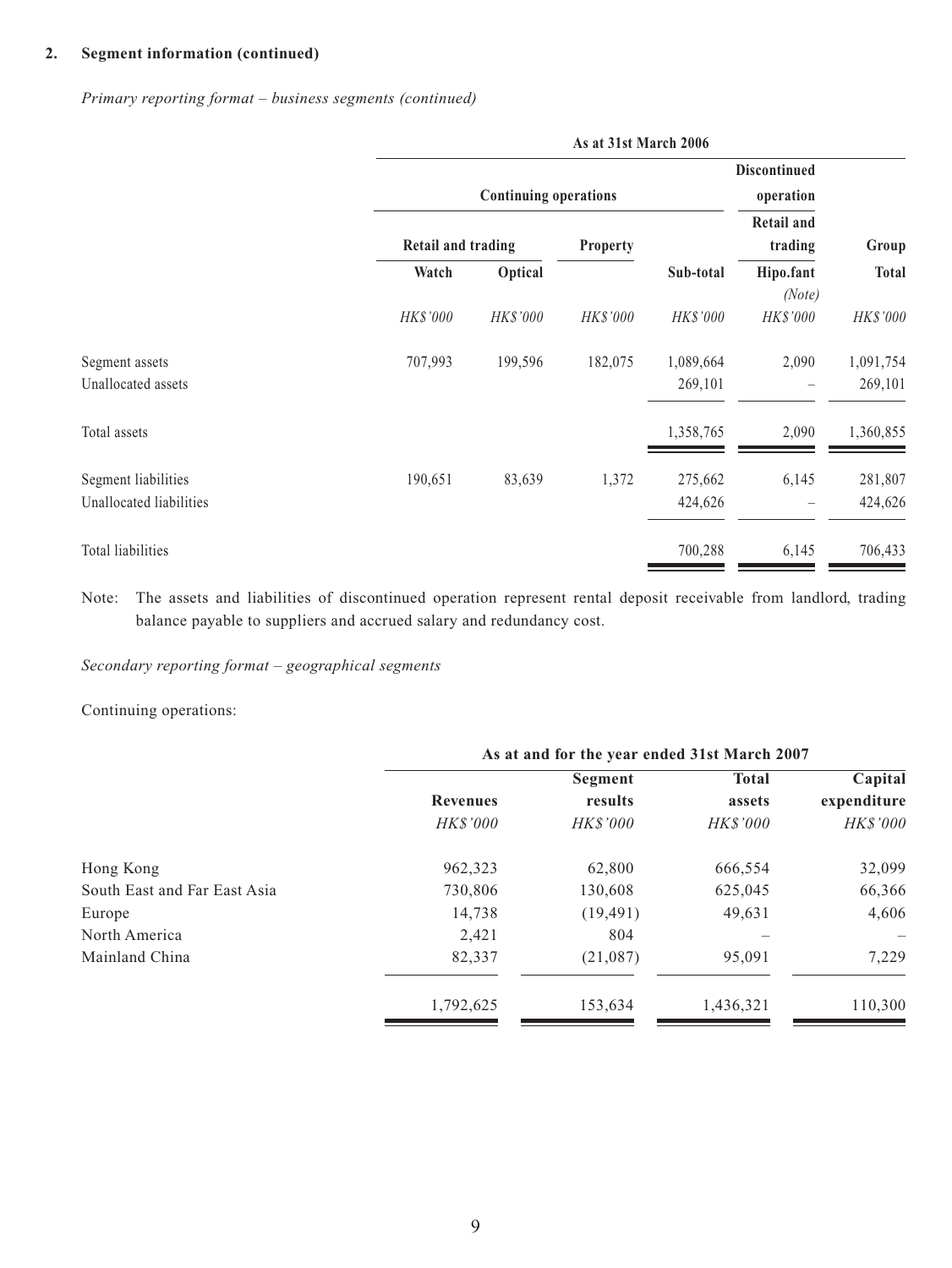*Secondary reporting format – geographical segments (continued)*

| As at and for the year ended 31st March 2006 |                 |                 |             |  |  |
|----------------------------------------------|-----------------|-----------------|-------------|--|--|
|                                              | Segment         | <b>Total</b>    | Capital     |  |  |
| <b>Revenues</b>                              | results         | assets          | expenditure |  |  |
| <b>HK\$'000</b>                              | <b>HK\$'000</b> | <b>HK\$'000</b> | HK\$'000    |  |  |
| 817,271                                      | 149,840         | 707,246         | 26,456      |  |  |
| 551,289                                      | 62,184          | 530,132         | 37,943      |  |  |
| 91,988                                       | (9,180)         | 49,791          | 2,210       |  |  |
| 6,951                                        | 2,266           | 113             |             |  |  |
| 59,741                                       | (11, 346)       | 71,483          | 6,660       |  |  |
| 1,527,240                                    | 193,764         | 1,358,765       | 73,269      |  |  |
|                                              |                 |                 |             |  |  |

#### Discontinued operation:

|                              | As at and for the year ended 31st March 2007 |                 |                 |             |  |
|------------------------------|----------------------------------------------|-----------------|-----------------|-------------|--|
|                              |                                              | Segment         | <b>Total</b>    | Capital     |  |
|                              | <b>Revenues</b>                              | results         | assets          | expenditure |  |
|                              | <b>HK\$'000</b>                              | <b>HK\$'000</b> | <b>HK\$'000</b> | HK\$'000    |  |
| Hong Kong                    |                                              |                 |                 |             |  |
| South East and Far East Asia |                                              |                 |                 |             |  |
| Mainland China               |                                              |                 |                 |             |  |
|                              |                                              |                 |                 |             |  |
|                              |                                              |                 |                 |             |  |

|                              | As at and for the year ended 31st March 2006 |                 |                 |                          |  |
|------------------------------|----------------------------------------------|-----------------|-----------------|--------------------------|--|
|                              |                                              | Segment         | <b>Total</b>    | Capital                  |  |
|                              | <b>Revenues</b>                              | results         | assets          | expenditure              |  |
|                              | <i>HK\$'000</i>                              | <b>HK\$'000</b> | <i>HK\$'000</i> | HK\$'000                 |  |
| Hong Kong                    | 84,938                                       | (3,529)         | 2,074           | 615                      |  |
| South East and Far East Asia | 1,164                                        | 6               | 16              | $\overline{\phantom{m}}$ |  |
| Mainland China               | 4,646                                        | (3,706)         | —               |                          |  |
|                              | 90,748                                       | (7,229)         | 2,090           | 615                      |  |

#### **3. Revenues**

|                     | 2007      | 2006      |
|---------------------|-----------|-----------|
|                     | HK\$'000  | HK\$'000  |
| Turnover            |           |           |
| Sales of goods      | 1,791,264 | 1,499,303 |
| Gross rental income | 1,361     | 27,937    |
|                     | 1,792,625 | 1,527,240 |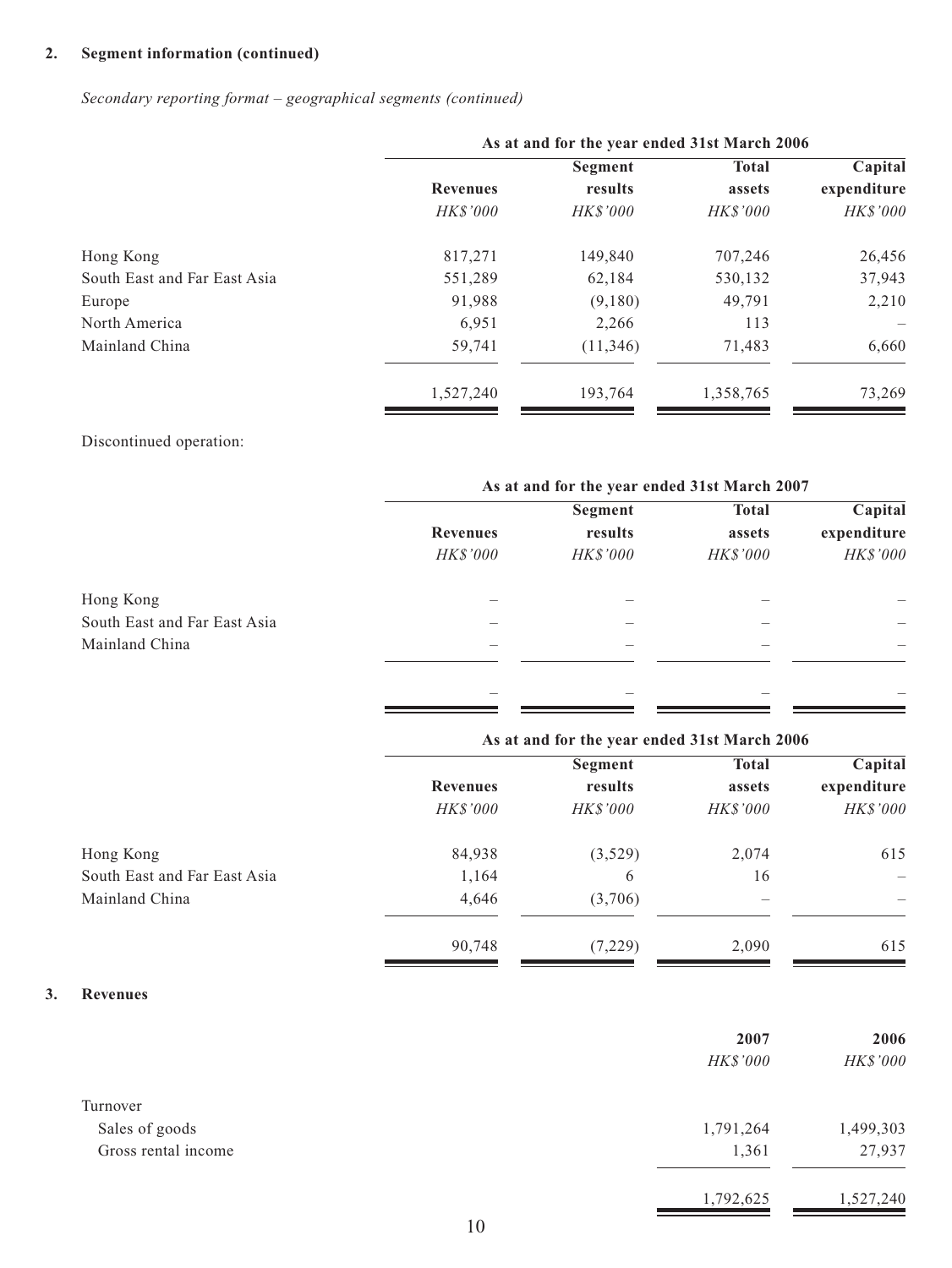#### **4. Other gains and other income**

|                                                                           | 2007     | 2006     |
|---------------------------------------------------------------------------|----------|----------|
|                                                                           | HK\$'000 | HK\$'000 |
| Other gains                                                               |          |          |
| Fair value gains on financial assets at fair value through profit or loss |          | 50,749   |
| Gain on disposal of financial assets at fair value through profit or loss | 29,250   |          |
| Gain on disposal of subsidiaries                                          |          | 15,150   |
| Gain/(loss) on disposal of property, plant and equipment                  | 396      | (765)    |
| Gain on disposal of investment properties                                 | 1,569    |          |
| Exchange gain                                                             | 39,718   | 5,210    |
|                                                                           | 70,933   | 70,344   |
| Other income                                                              |          |          |
| Building management fee income                                            | 5,061    | 11,611   |
| Dividend income from investments                                          | 2,928    | 820      |
| Interest income                                                           | 2,611    | 5,540    |
| Sundries                                                                  | 12,597   | 5,473    |
|                                                                           | 23,197   | 23,444   |

#### **5. Compensation received from arbitration**

The Group was entitled to counter-claim liquidated damages and other costs or losses from the contractor for Stelux House. In December 2004, the arbitrator awarded legal costs and interests in favour of the Group. The contractor filed an appeal but failed to overturn the arbitrator's award. After deducting other related costs, the net compensation received of HK\$38,489,000 was recognised during the year ended 31st March 2006.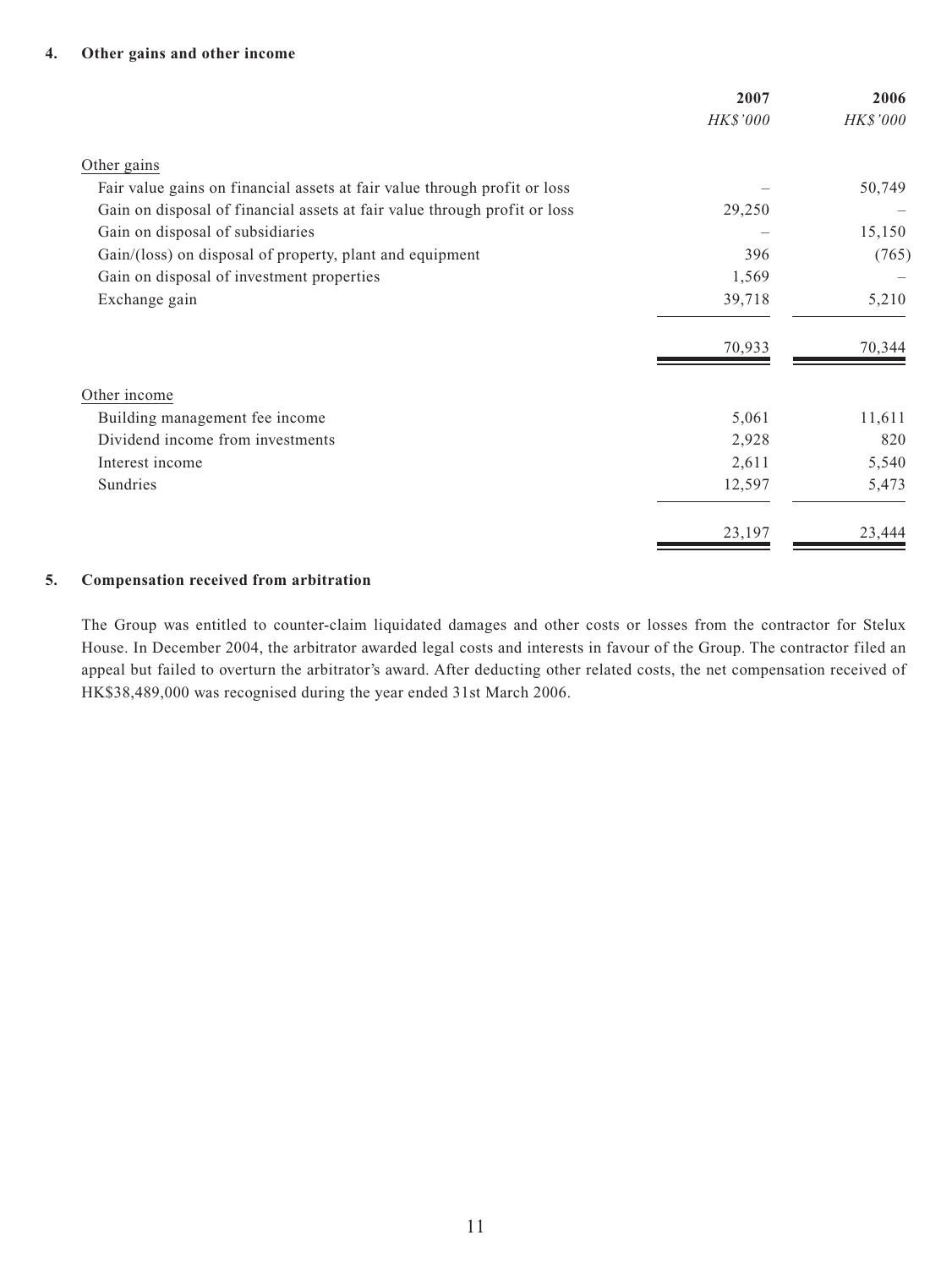#### **6. Expenses by nature**

Expenses included in cost of sales, selling expenses, general and administrative expenses and other operating expenses are analysed as follows:

|                                                | 2007<br><b>HK\$'000</b> | 2006<br>HK\$'000 |
|------------------------------------------------|-------------------------|------------------|
|                                                |                         |                  |
| <b>Continuing operations:</b>                  |                         |                  |
| Cost of stocks sold and raw materials consumed | 706,343                 | 567,386          |
| Amortisation of prepayment of lease premium    | 9,326                   | 8,738            |
| Depreciation of property, plant and equipment  |                         |                  |
| $-$ Owned                                      | 54,826                  | 49,944           |
| – Leased                                       | 533                     | 357              |
| Impairment of property, plant and equipment    | 1,007                   |                  |
| Provision for stocks                           | 21,523                  | 5,654            |
| <b>Discontinued operation:</b>                 |                         |                  |
| Cost of stocks sold and raw materials consumed |                         | 53,304           |
| Depreciation of property, plant and equipment  |                         |                  |
| $-$ Owned                                      |                         | 1,338            |
| - Leased                                       |                         | 35               |
| Reversal of provision for stocks               |                         | (6,571)          |

#### **7. Income tax expense**

Hong Kong profits tax has been provided at the rate of 17.5% on the estimated assessable profits for the year ended 31st March 2007 (2006: 17.5%) less relief for available tax losses. Taxation on overseas profits has been calculated on the estimated assessable profits for the year at the rates of taxation prevailing in the territories in which the Group operates.

The amount of income tax charged/(credited) to the consolidated income statement represents:

|                                                   | 2007     | 2006      |
|---------------------------------------------------|----------|-----------|
|                                                   | HK\$'000 | HK\$'000  |
| <b>Continuing operations:</b>                     |          |           |
| Current tax                                       |          |           |
| Hong Kong profits tax                             | 12,916   | 8,819     |
| Overseas profits tax                              | 27,160   | 9,164     |
| (Over)/under provisions in respect of prior years | (4,783)  | 3,945     |
|                                                   | 35,293   | 21,928    |
| Deferred income tax                               | 383      | (34, 018) |
| Income tax expense/(credit)                       | 35,676   | (12,090)  |
| <b>Discontinued operation:</b>                    |          |           |
| Current tax                                       |          |           |
| Overseas profits tax                              |          | 45        |
| Deferred income tax                               |          | 35        |
| Income tax expense                                |          | 80        |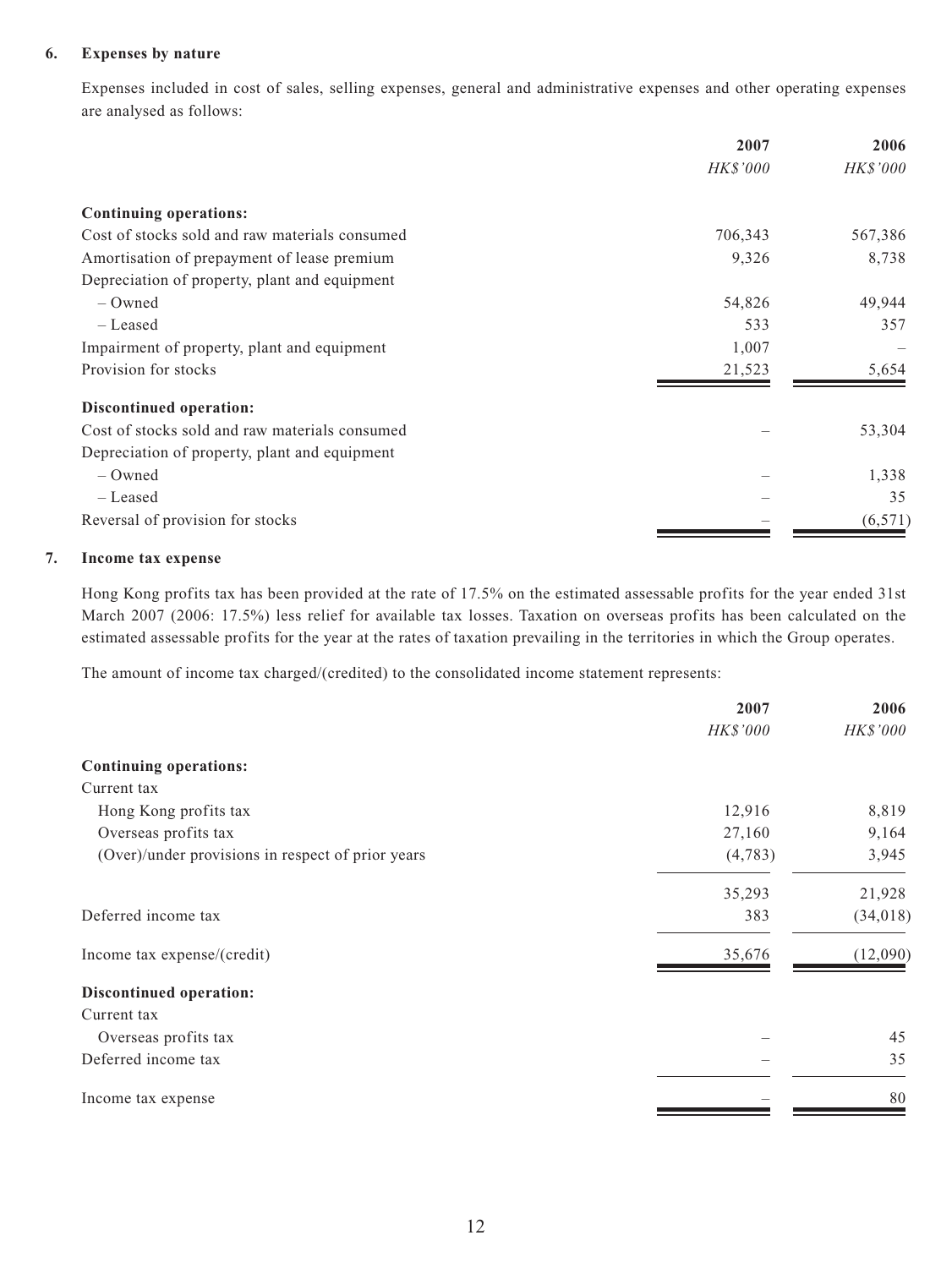#### **8. Dividends**

|                                                                    | 2007            | 2006            |
|--------------------------------------------------------------------|-----------------|-----------------|
|                                                                    | <i>HK\$'000</i> | <i>HK\$'000</i> |
| Interim, paid, of HK\$0.011 (2006: HK\$0.01) per ordinary share    | 10.465          | 9.513           |
| Final, proposed, of HK\$0.029 (2006: HK\$0.028) per ordinary share | 27,589          | 26,638          |
| Special, paid, of HK\$0.5 per ordinary share                       |                 | 475,670         |
|                                                                    | 38,054          | 511,821         |

#### **9. Earnings per share**

#### *Basic*

Basic earnings/(loss) per share is calculated by dividing the Group's profit/(loss) attributable to equity holders by the weighted average number of ordinary shares in issue during the year.

|                                                                                               | 2007    | 2006    |
|-----------------------------------------------------------------------------------------------|---------|---------|
| Weighted average number of ordinary shares in issue (thousands)                               | 951,340 | 951,340 |
| Profit from continuing operations attributable to equity holders of<br>the Company (HK\$'000) | 101,842 | 195,101 |
| Basic earnings per share from continuing operations (HK cents)                                | 10.71   | 20.51   |
| Loss from discontinued operation attributable to equity holders of<br>the Company (HK\$'000)  |         | (7,662) |
| Basic loss per share from discontinued operation (HK cents)                                   |         | (0.80)  |

#### *Dilutive*

There were no dilutive potential ordinary shares in existence during the years ended 31st March 2007 and 2006.

#### **10. Debtors and prepayments**

|                                         | 2007            | 2006     |
|-----------------------------------------|-----------------|----------|
|                                         | <i>HK\$'000</i> | HK\$'000 |
| Trade debtors (note)                    |                 |          |
| Below 60 days                           | 54,492          | 86,340   |
| Over 60 days                            | 66,703          | 15,098   |
|                                         | 121,195         | 101,438  |
| Deposits, prepayments and other debtors | 255,412         | 202,488  |
|                                         | 376,607         | 303,926  |

Note: The Group allows an average credit period of 60 days to its trade debtors.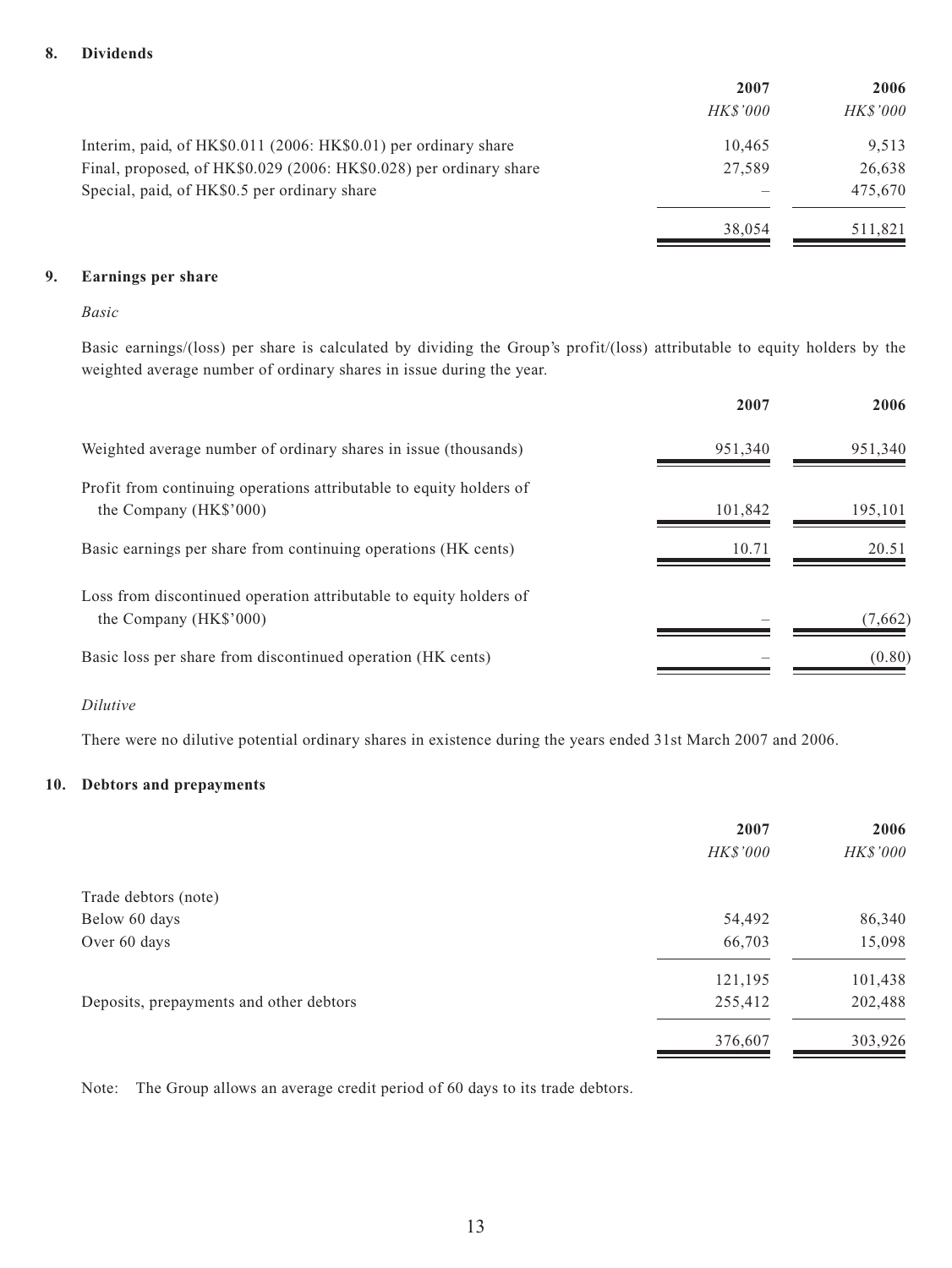#### **11. Creditors and accruals**

|                                                                     | 2007     | 2006     |
|---------------------------------------------------------------------|----------|----------|
|                                                                     | HK\$'000 | HK\$'000 |
| Trade creditors                                                     |          |          |
| Below 60 days                                                       | 128,382  | 110,359  |
| Over 60 days                                                        | 46,797   | 34,606   |
|                                                                     | 175,179  | 144,965  |
| Other creditors and accruals                                        | 146,016  | 166,155  |
|                                                                     | 321,195  | 311,120  |
| <b>Commitments</b><br>12.                                           |          |          |
|                                                                     | 2007     | 2006     |
|                                                                     | HK\$'000 | HK\$'000 |
| Capital commitments of the Group for property, plant and equipment: |          |          |
| Contracted but not provided for                                     | 1,382    | 842      |
| Authorised but not contracted for                                   |          |          |
|                                                                     | 1,382    | 842      |

# **MANAGEMENT DISCUSSION AND ANALYSIS**

After substantial restructuring during the last few years to focus on the watch and optical businesses, the Group is pleased to announce a profit attributable to shareholders after tax and minority interests of HK\$102 million for this financial year compared to HK\$187 million last year. Seemingly, a decline compared to the previous year, but we have returned a pleasing performance as the disposal of Stelux House at the end of March 2006 has resulted in a substantial reduction in earnings from the Group's investment properties. Group turnover was up 10.8% from HK\$1,618 million (including turnover from continuing operations and discontinued operation of HK\$1,527 million and HK\$91 million respectively) last year to HK\$1,793 million this year.

The Directors recommend the payment of a final dividend of HK\$0.029 (05/06: HK\$0.028) per share and with an interim dividend of HK\$0.011 (05/06: HK\$0.01) per share, the total dividend payment for the financial year ended 31st March 2007 is HK\$0.040 per share (05/06: HK\$0.538, including a special dividend of HK\$0.50 per share).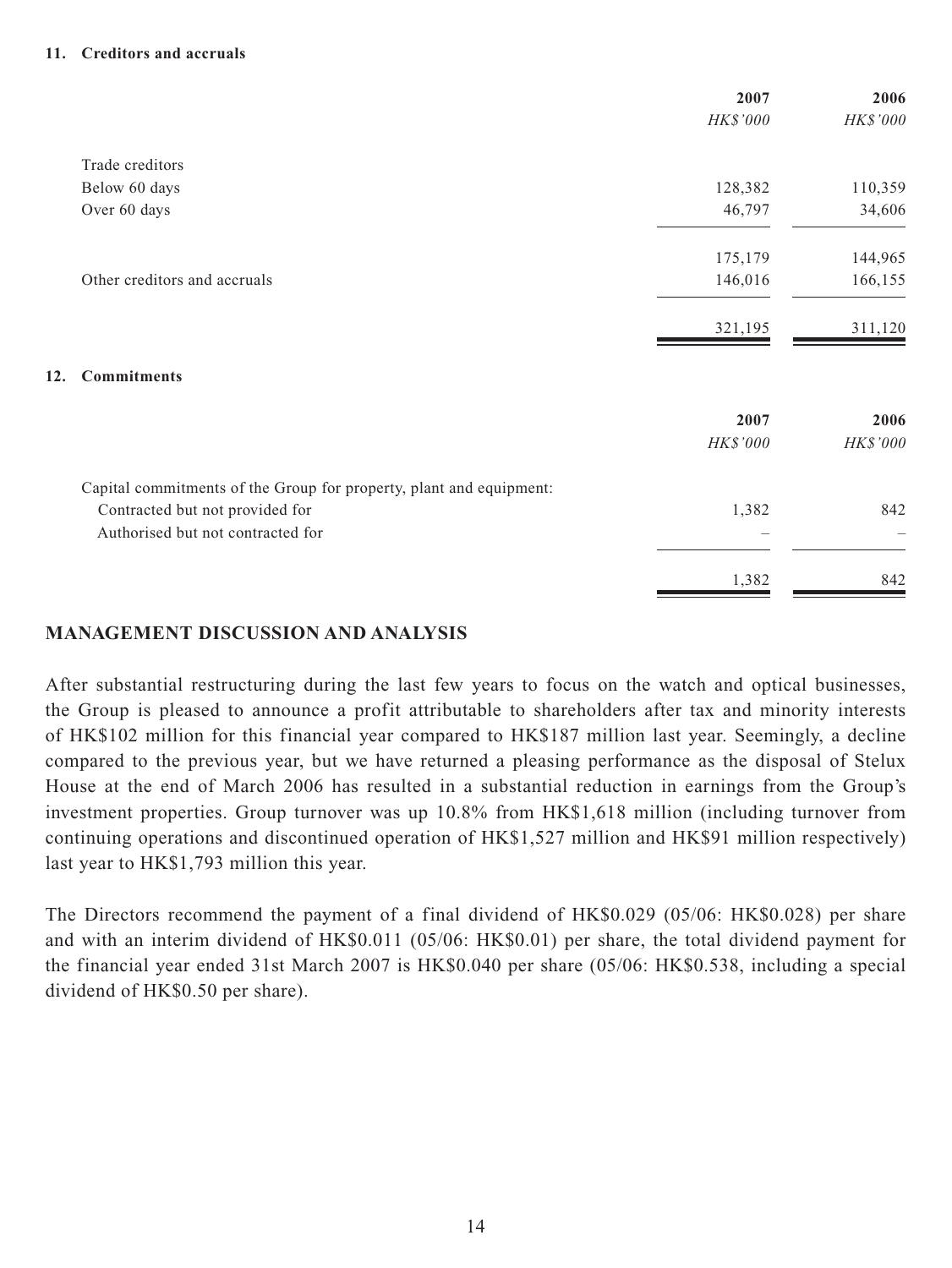# **WATCH RETAIL BUSINESS**

Buoyant sentiment regionally helped boost performance and our watch retail business, mainly operating as "CITY CHAIN", returned positive results with turnover up 13.5% from last year. EBIT was HK\$69 million compared to HK\$29 million during the same period last year.

Singapore, Malaysia and Thailand posted very positive performances within expectations with an EBIT of HK\$59 million up from HK\$20 million. Currency gains due to the weak US\$ also contributed to the higher earnings. Turnover, likewise, did not disappoint and increased by 24% compared to the previous year.

Our Hong Kong and Macau operations were not far behind and posted an increase in EBIT to HK\$26 million from HK\$19 million last year. Overall turnover was marginally up.

As expected, our mainland operations continued to lag behind other countries reporting a loss before interest of HK\$16 million. Investment costs in building our brand names continued to impact. Turnover grew by 45% but was insufficient to set off initial shop investment costs. We will continue with plans to open more shops on the mainland this year to accelerate turnover growth. To achieve this, we have modified our overall business strategy. We will open larger shops within quality shopping malls and also on "high traffic high street" level tier one locations in major cities. At the same time, we are also exploring wholesale opportunities of our house brands to other regions within the mainland where we feel a direct retail presence may not be presently suitable.

Notwithstanding initial setbacks, we remain confident that losses from our mainland business will be reversed over the medium term and eventually the business will drive profit growth over the longer term.





The optical retail segment of the Group's business – "Optical 88", "INSIGHT" and "IZE" recorded good results with an EBIT of HK\$54 million compared to HK\$37 million the previous year. Turnover grew by almost 30%. The pleasing results were due in part to the strong economies and also our ability to grow market share.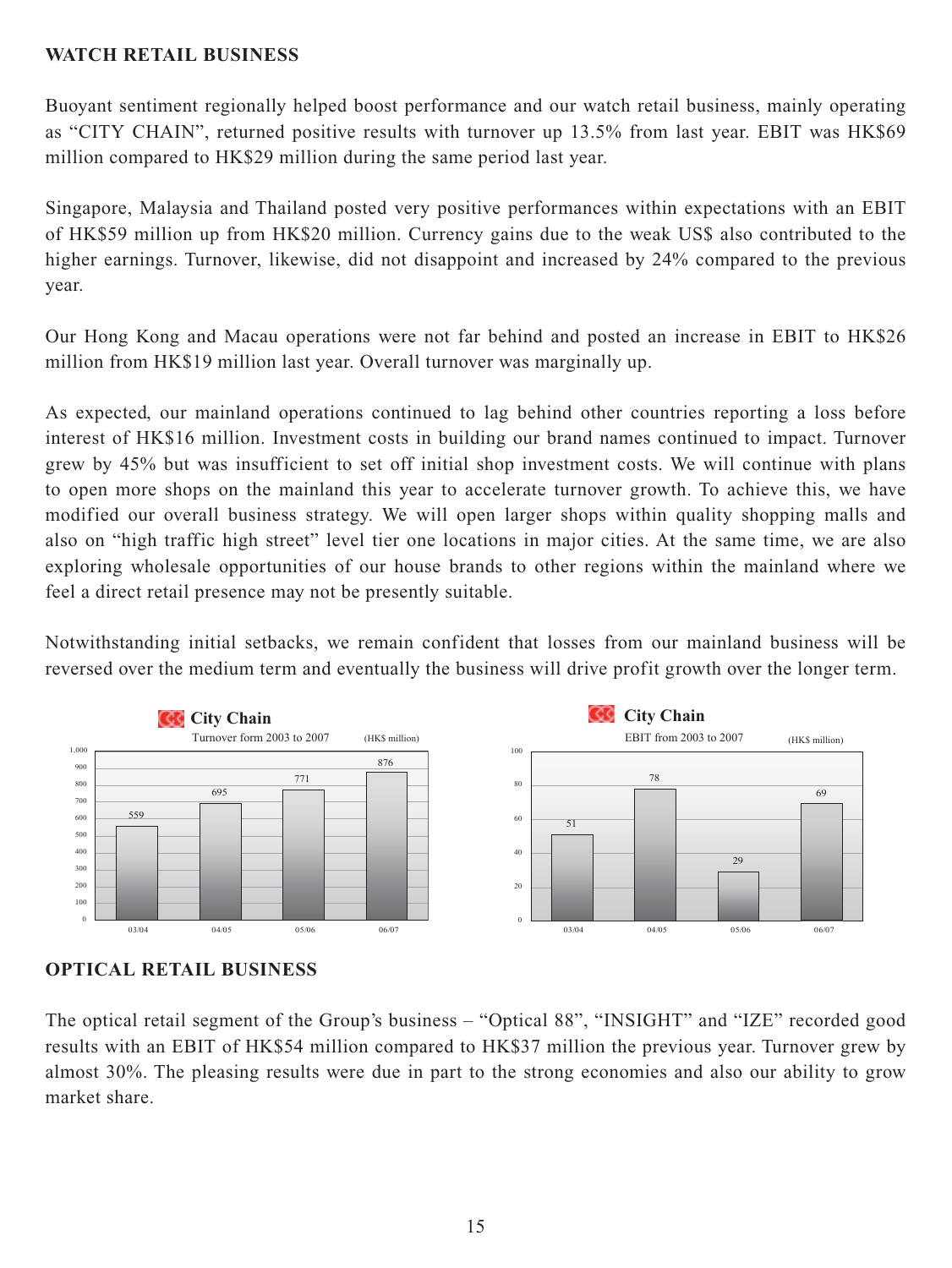Despite intense competition, our Hong Kong and Macau operations reported an EBIT of HK\$40 million from an EBIT of HK\$33 million last year, a year on year increase of almost 22%. Turnover was strong and grew by 26%.

Singapore, Malaysia and Thailand all performed within our expectations posting an increase in turnover of nearly 36% and EBIT of HK\$19 million compared to HK\$8 million the previous year.

Turnover of our mainland operations grew by a wide margin, an increase of almost 70%. However, initial investment costs continued to impact and a loss before interest of almost HK\$5 million was recorded. The pace of shop openings will be accelerated to boost turnover. We will focus on opening new shops within quality malls and "high traffic high street" level shops in Guangdong Province.

Likewise, we believe our mainland operations will become a contributor over the medium term and subsequently drive profit growth over the longer term.



**WATCH EXPORT ASSEMBLY AND WHOLESALE TRADING**

This segment of the Group's business reported an EBIT of HK\$24 million compared to HK\$9 million last year. Turnover grew by 19%. Whilst overall performance was generally positive, losses incurred by our several subsidiaries impeded a better performance.

As reported in our interim results for the first six months ended September 2006, measures have been undertaken to restructure and cut costs of our watch assembly and export trading units. These measures have been successful. Performance at both units improved during the last six months with our export trading unit containing loss for the full financial year at HK\$6 million, a figure slightly higher than the HK\$5 million loss recorded for the first six months. (For the financial year ended March 2006, our export trading unit reported an EBIT of HK\$12 million.) A loss of HK\$2 million recorded during the first six months at our watch assembly unit was also reversed and an EBIT of HK\$1 million was recorded for the full year. We expect the performances of both units to continue to improve.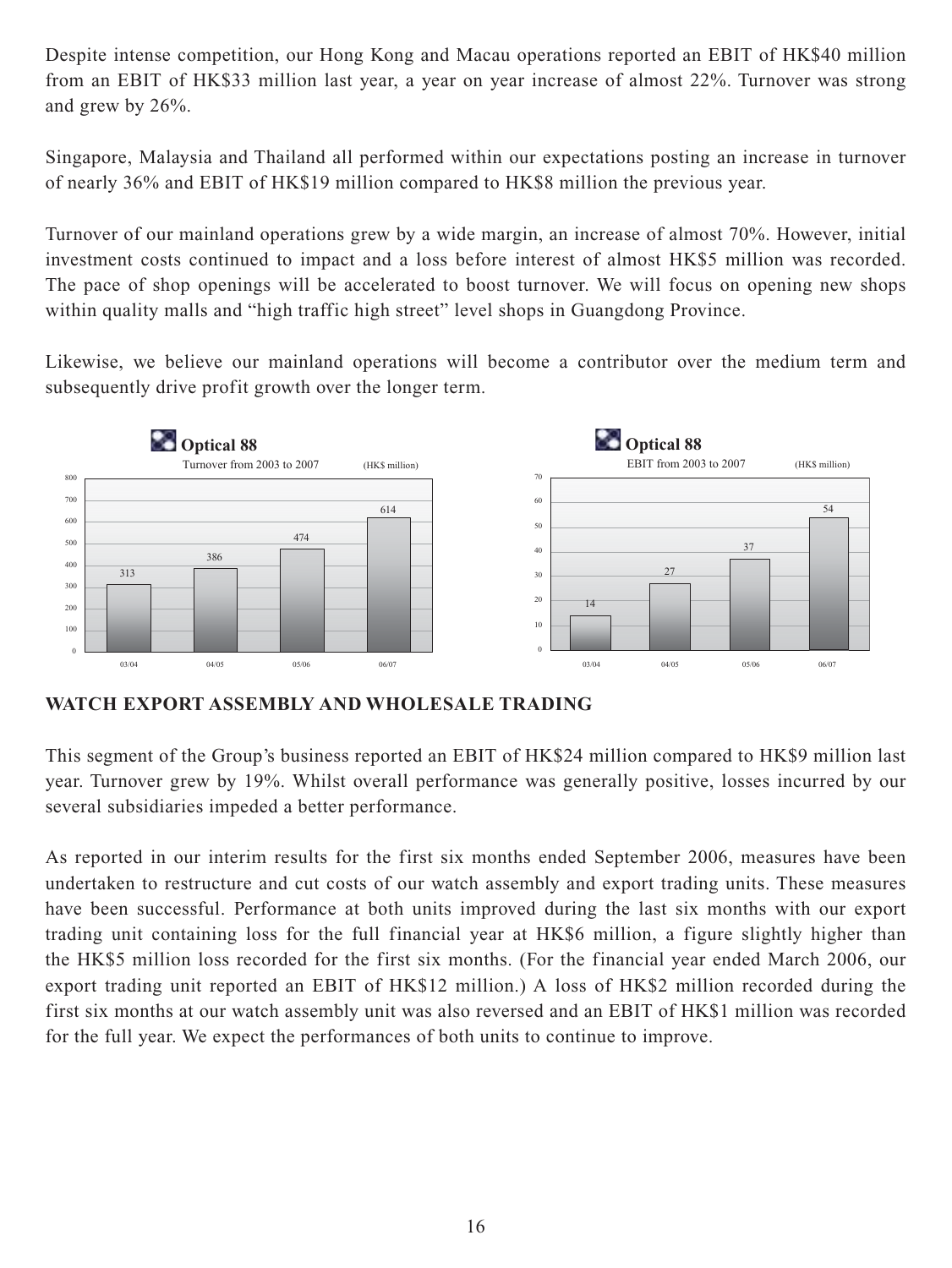Losses at our Swiss subsidiary, Universal Geneve S.A. widened to HK\$18 million compared to HK\$11 million for the same period last year. Response to our new collection at the Basel World Fair in March 2007 was encouraging. Turnover increased more than two times. However, research and development costs for the second generation "MICROTOR" movement and marketing costs of the Universal Geneve brand were higher than expected and have been expensed for this year. We will continue to periodically review the situation at this subsidiary.

Reporting a full year performance since its acquisition by the Group, the Thong Sia Group operating wholesaling businesses in Hong Kong, Singapore, Malaysia and Taiwan returned splendidly good results and was a major profit contributor to this segment of the Group's business. We expect the momentum in both turnover and profit growth to be maintained in the coming year.

# **INVESTMENT HOLDING**

During the period under review, the Group disposed of 30 million shares in Xinyu Hengdeli at HK\$4.00 per share and as a result of the disposal a gain of HK\$29.25 million before tax was recorded.

# **BUSINESS STRATEGY**

As announced on 20th June 2007, Arisaig Greater China Fund Limited acquired approximately 9.5% of the entire issued share capital of the Company. The Directors believe that diversification of the Company's shareholder base will benefit the future development of the Group.

# **FINANCE**

The Group's borrowings at balance sheet date were HK\$337 million (2006: HK\$365 million), out of which, HK\$265 million (2006: HK\$329 million) were repayable within 12 months. The Group's gearing ratio at balance sheet date was 0.46 (2006: 0.56), which was calculated based on the Group's borrowings and shareholders' funds of HK\$738 million (2006: HK\$648 million).

Of the Group's borrowings, 3% (2006: 20%) were denominated in foreign currencies. The Group's borrowings denominated in Hong Kong Dollars were on a floating rate basis at either bank prime lending rates or short term inter-bank offer rates.

The Group does not engage in speculative derivative trading.

# **CAPITAL STRUCTURE OF THE GROUP**

There was no change in the capital structure of the Group during the year.

# **CHANGES IN THE COMPOSITION OF THE GROUP DURING THE YEAR**

During the year, 4% and 2% equity interests in respect of Thong Sia Watch Company Limited and Thong Sia Sdn Bhd were acquired at a total consideration of HK\$2,079,000. There were no other significant acquisitions during the year.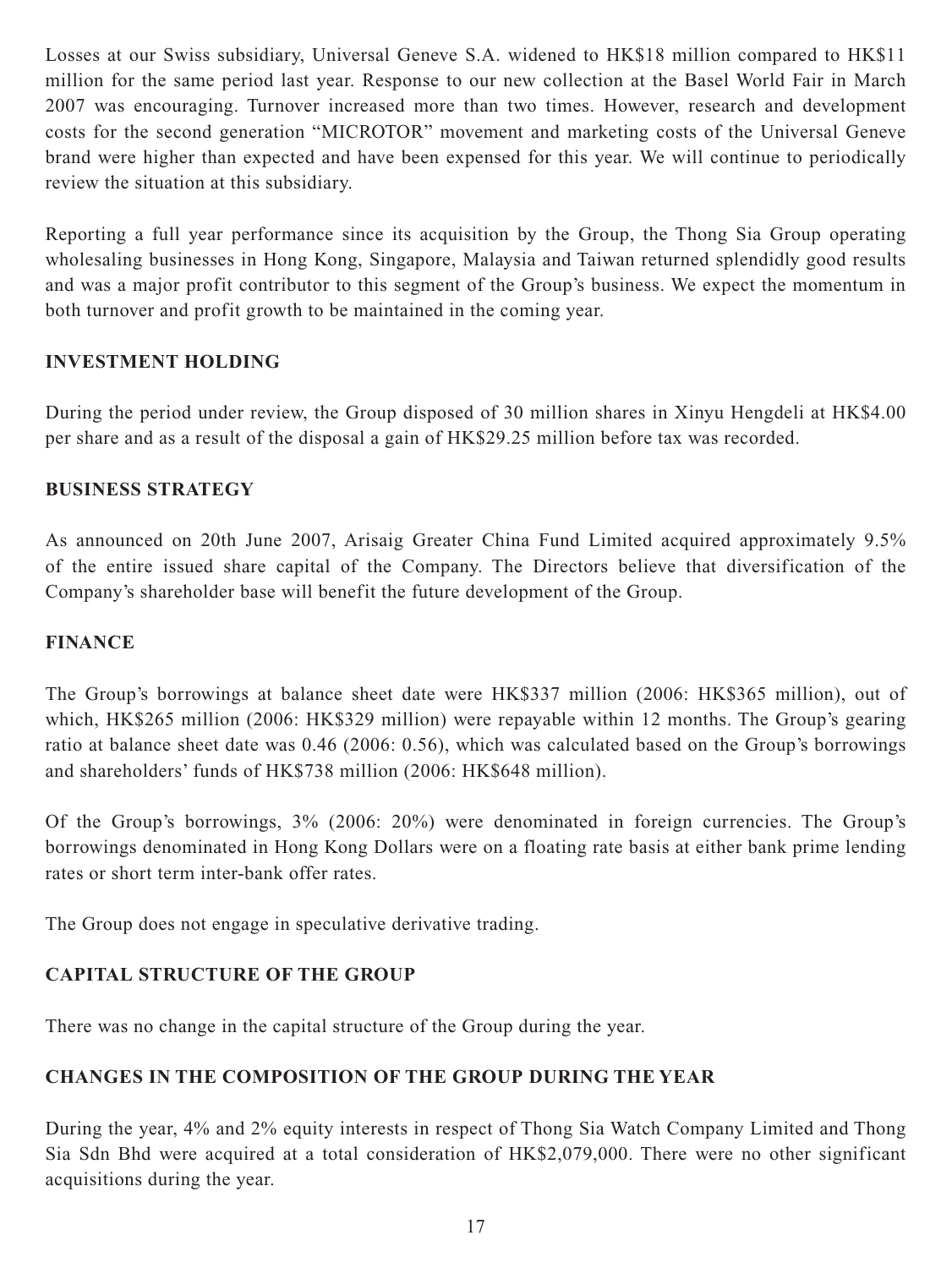# **NUMBER AND REMUNERATION OF EMPLOYEES, REMUNERATION POLICIES, BONUS AND TRAINING SCHEMES**

The Group's remuneration policies are reviewed on a regular basis and remuneration packages are in line with market practices in the relevant countries where the Group operates. As of 31st March 2007, the Group had 2,694 (2006: 2,451) employees.

# **DETAILS OF THE CHARGES ON GROUP ASSETS**

As at 31st March 2007, certain of the Group's freehold land and buildings amounting to HK\$55 million (2006: HK\$14 million) and leasehold land amounting to HK\$100 million (2006: HK\$101 million) were pledged to secure banking facilities granted to the Group. No investment properties were pledged for this year (2006: HK\$33 million).

# **CLOSURE OF REGISTER OF MEMBERS**

The Register of Members of the Company will be closed from 1st September 2007 (Saturday) to 6th September 2007 (Thursday) both days inclusive, during which period no transfer of shares will be effected. To determine entitlement to attend and vote at the forthcoming Annual General Meeting to be held on 6th September 2007 and in order to qualify for the entitlement to the final dividend, all transfers accompanied by the relevant share certificates must be lodged with the Company's Hong Kong Registrar, Computershare Hong Kong Investor Services Limited, 1712-1716, 17th Floor, Hopewell Centre, 183 Queen's Road East, Wanchai, Hong Kong for registration no later than 4:00 p.m. on 31st August 2007 (Friday). The final dividend will be paid on or about 21st September 2007 (Friday).

# **PURCHASE, SALE OR REDEMPTION OF LISTED SECURITIES**

The Company has not redeemed any of its shares during the period. Neither the Company nor any of its subsidiaries has purchased or sold any of the Company's shares during the year.

# **CORPORATE GOVERNANCE**

During the year ended 31st March 2007, the Company has complied with the code provisions of the Code on Corporate Governance Practices (the "Code Provisions") as set out in Appendix 14 of the Listing Rules, except for the following deviations:

# **Code Provision A.4.2**

Under Code Provision A.4.2, every director, including those appointed for a specific term, should be subject to retirement by rotation at least once every three years. Not all Directors of the Company retire strictly under Code Provision A.4.2 but in accordance with the Company's Bye-Laws. Bye-Laws 110(A) stipulates that one-third of the Directors of the Company who have been longest serving in office since their last election, except the Chairman, Vice-Chairman or Chief Executive Officer, shall retire from office by rotation at each annual general meeting.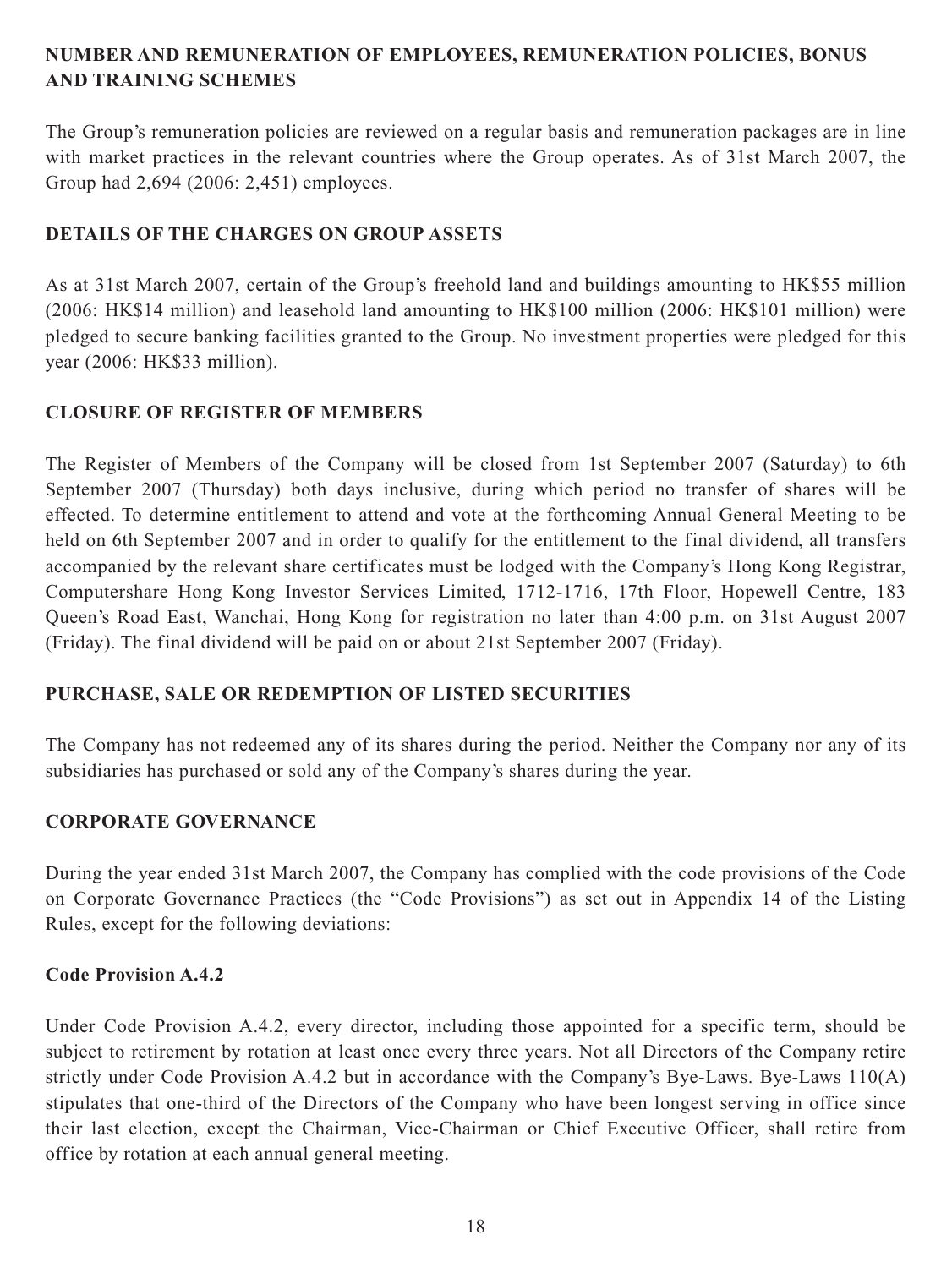# **Code Provision B.1.3**

This Code Provision deals with the terms of reference of the remuneration committee. The Company has adopted the terms of reference under Code Provision B.1.3 except that the terms of reference do not include reviewing and determining the remunerations packages of senior management. The Company believes that the remuneration packages of senior management should be the responsibility of the executive directors as they are in a better position to appraise the performance of senior management.

# **Code Provision E.1.2**

Under the first part of Code Provision E.1.2, the Chairman of the Board should attend annual general meetings. The Chairman of the Board did not attend the annual general meeting of the Company held on 6th September 2006 as he was not in Hong Kong.

# **Audit Committee**

The Audit Committee comprises three independent non-executive directors, namely Mr. Wu Chun Sang (Chairman of the Audit Committee), Prof. Lawrence Wu Chi Man, Dr. Agnes Kwong Yi Hang (appointed on 6th September 2006) and Mr. Kwong Yiu Chung (retired on 6th September 2006). The principal responsibilities of the Audit Committee include the review and supervision of the Group's financial reporting process and internal controls. The Committee held meetings on 12th July 2006, 9th December 2006 and 14th July 2007 to discuss matters, including, the review of accounting principles and practices adopted by the Group and other financial reporting matters; to ensure the completeness, accuracy and fairness of the financial statements of the Company; to discuss the effectiveness of the systems of internal control throughout the Group; to review all significant business affairs managed by the executive Directors in particular on connected transactions and to review the Group's results for the year ended 31st March 2006 and 2007 before they were presented to the Board of Directors for approval.

### **Remuneration Committee**

The Remuneration Committee comprises Prof. Lawrence Wu Chi Man (Chairman of the Remuneration Committee), Mr. Wu Chun Sang, Dr. Agnes Kwong Yi Hang (appointed on 6th September 2006), Mr. Kwong Yiu Chung (retired on 6th September 2006) (all independent non-executive directors) and Mr. Joseph C.C. Wong (Vice Chairman and CEO of the Company). The Committee held three meetings on 24th April 2006, 14th December 2006 and 23rd July 2007 to determine the remuneration packages of certain executive directors, annual bonus entitlement and an annual salary review of the Group's executive directors.